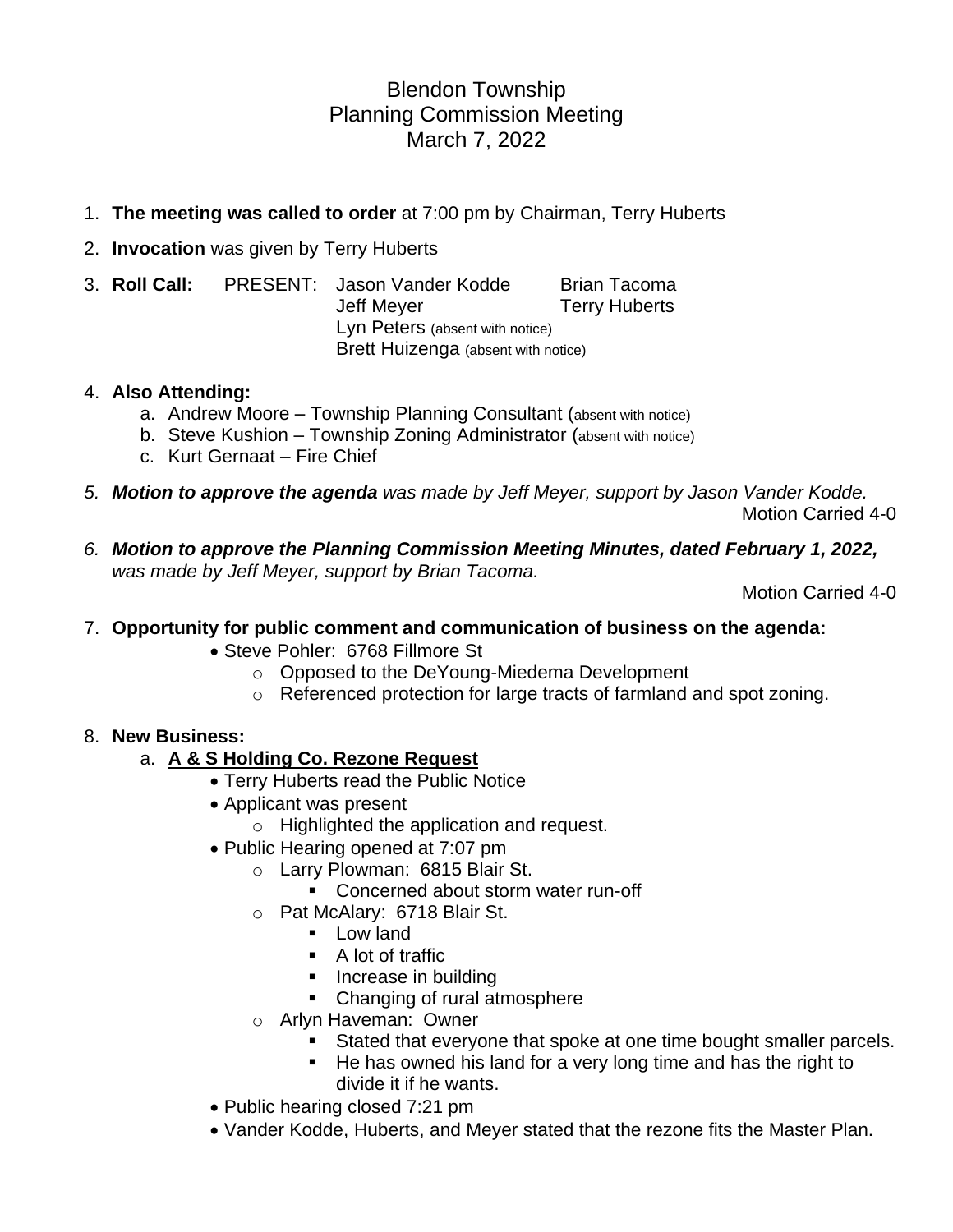• *Motion to recommend to the Township Board the approval of the rezone request submitted by A & S Holding Co. of parcel #70-13-22-200-016 from AG-Agricultural to R1-Low Density Residential was made by Jason Vander Kodde, support by Jeff Meyer.*

Motion Carried 4-0

#### b. **Ammeraal Rezone Request**

- Applicant was present
	- o Highlighted the application and request
- Public Hearing closed at 7:25 pm
	- o None
- Public Hearing closed at 7:26 pm
- Commissioners felt this request was consistent with the Master Plan
- *Motion to recommend to the Township Board the approval of the rezone request submitted by Raymond Ammeraal of parcel #70-13-31-200-004 from AG-Agricultural to R1-Low Density Residential was made by Jason Vander Kodde, support by Jeff Meyer.*

Motion Carried 4-0

## c. **Vruggink and Son Excavating LLC SLU Request**

- Property owner, Josh Bruggink, present
	- o Highlighted the application and request
- Public Hearing opened 7:29 pm
	- o Marc Brower: 6271 Bauer Rd
		- Asked about the length of time for excavating and location of the pond on the parcel.
- Public Hearing closed at 7:33 pm
- Vander Kodde stated he is not opposed to the request; however, he has a few things that need to be brought to the engineer's attention.
	- o Multiple questions were asked of the applicants and additional conditions were added in addition to the conditions listed in Andrew Moore's memorandum
- *Motion approve Vruggink and Son Excavating LLC Sand Mining SLU request with the attached conditions and following the Zoning Administrator's approval of the updated site plan, including those conditions was made by Jason Vander Kodde, support by Jeff Meyer.*

Motion Carried 4-0

## 9. **Old Business:**

- a. **Miedema-DeYoung Conditional (contractual) Rezone Request:**
	- *Motion to remove the Miedema-DeYoung Conditional Rezone request from the table was made by Jason Vander Kodde, support by Jeff Meyer.*

Motion Carried 4-0

- Rick Pulaski, representing the applicant from Nederveld and Associates, presented the conditions from the applicant for the rezone.
	- $\circ$  40 lots
	- $\circ$  Water connection required from 68<sup>th</sup> Ave to the end of the site
		- Extension and installation at the developer's expense
	- o Detached single-family dwellings with attached garages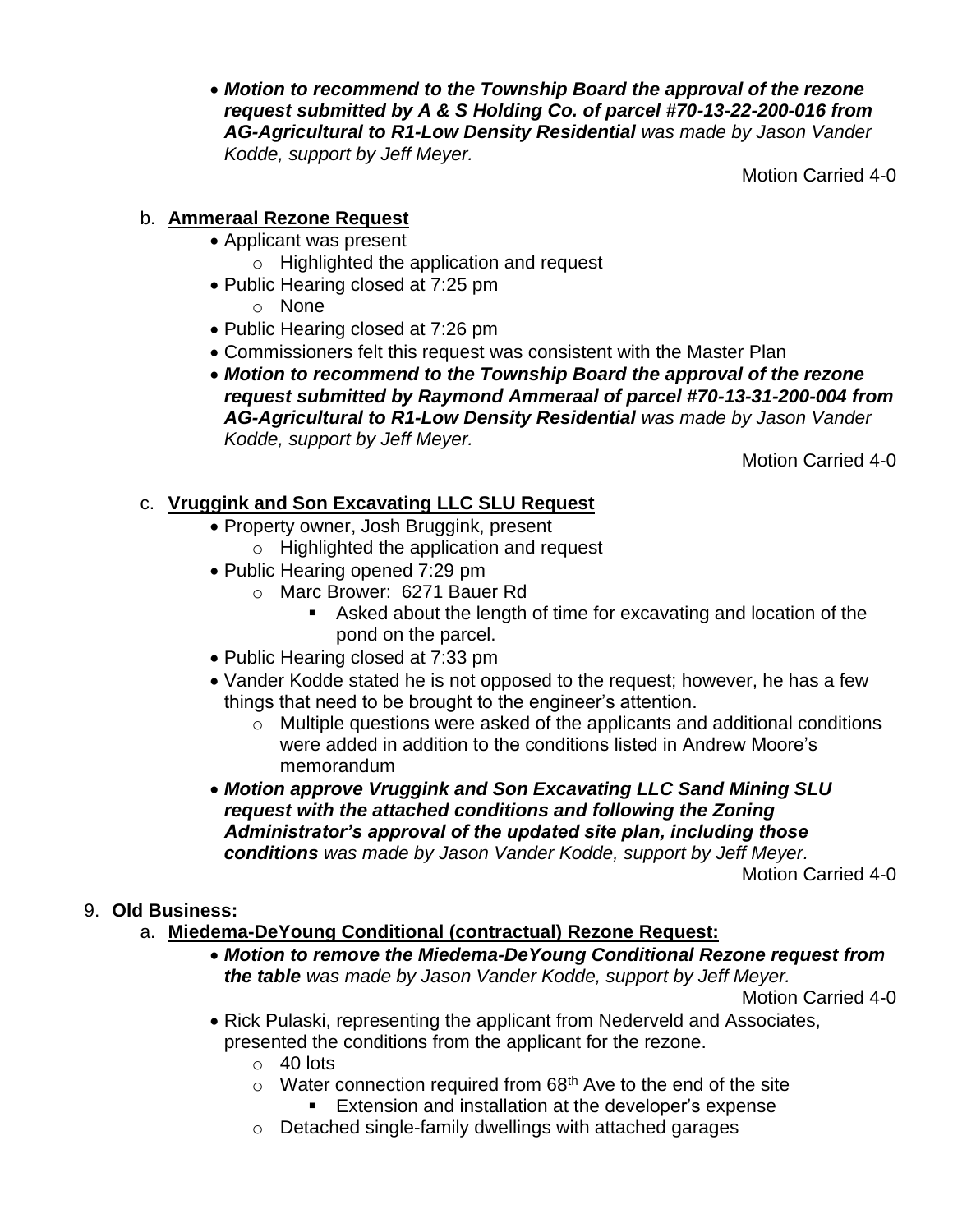- o Home occupations per the ordinance
- $\circ$  No water wells allowed not even for irrigation
- $\circ$  3 acres of trees to remain intact
- Mr. Pulaski also stated the following items:
	- o How this development complies with the wording in the Blendon Township Master Plan.
	- o Compared how adjacent township's Master Plan compares
		- Lot sizes are compatible with Allendale
	- o Offered a traffic study with all mitigating measures to be paid for by the developer.
	- o Compared development to only taking allowable splits.
		- Allowable splits: 8-10 lots with private shared drive
			- Rezone = one entrance onto Fillmore
				- Splits = potentially six entrances onto Fillmore
			- $\blacksquare$  Rezone = require watermain
			- Splits = private wells drawing from the deep aquifer
- Discussion ensued and questions were asked of Mr. Pulaski.
- Commissioner Vander Kodde stated the following:
	- $\circ$  Uncomfortable approving until a township contract is in place with Allendale for the extension of water.
	- $\circ$  Density no density reduction was presented. Not comfortable with 48 units as shown.
	- o Explained how the development fits Allendale's Master Plan but not Blendon's Master Plan.
	- o Prohibiting irrigation wells not listed on the submitted conditions.
	- $\circ$  Tree preservation the proposed 3-acre preservation is in the Consumer's Energy easement and cannot be guaranteed.
	- o Feel's it is too early with our current Master Plan and Watermain Plan.
		- **E** Likes the watermain growth plan
- Mr. Pulaski asked if the applicant could self-table their application in order to resolve the presented issues.
- *Motion to table the discussion of the Miedema-DeYoung Conditional Rezone Request for a time limit of 6 months to be reevaluated in the future was made by Jason Vander Kodde, support by Jeff Meyer.*

Motion Carried 4-0

#### b. **Holstege SLU:**

• Remain on the table per the applicant's request due to greenhouse busy season.

#### 10.**Updates of Ongoing Business:**

- **a. Township Board Meeting Minutes:**
	- As submitted
	- Highlighted by Jeff Meyer
- b. **Bonds and SLU:**
	- No Additions or changes

#### c. **Master Plan Updates:**

• No updates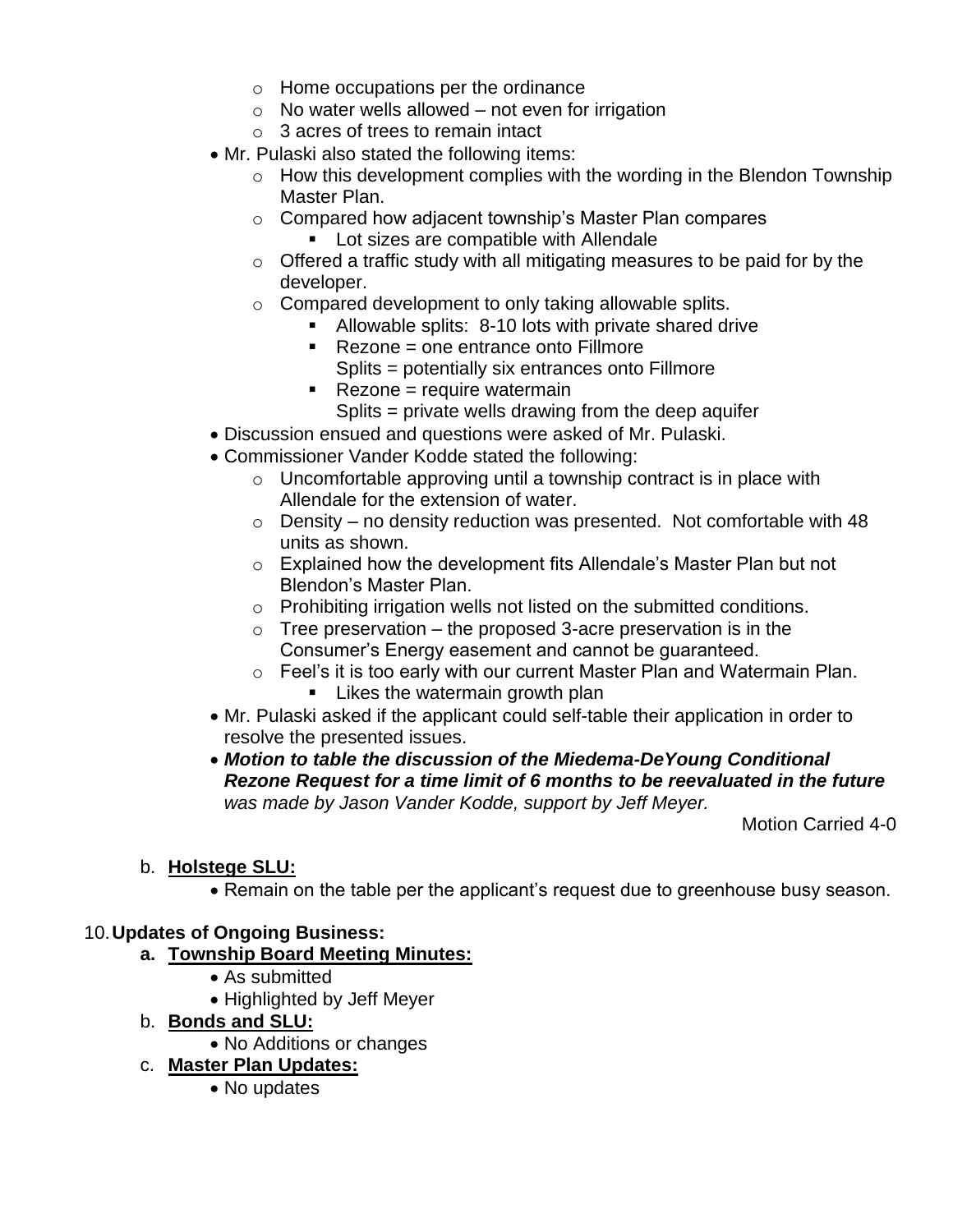## 11.**Opportunity for public comment and communication of business not on the agenda:**

• None

#### 12.**Planning Commissioner Comments:**

- **a.** Meetings and Elections:
	- Change date due to election set up
	- Try the first election and see
		- o May 2 changed to May 4
- **b.** April 4 Meeting (Spring Break)
	- Both Terry Huberts and Jason Vander Kodde will be absent, and with two new commissioners the decision was made to change the meeting date.
	- *Motion to move the April 4, 2022, Planning Commission meeting to APRIL 11, 2022, was made by Jason Vander Kodde, support by Jeff Meyer.*

Motion Carried 4-0

- **c.** April Meeting:
	- Elect new officers
		- o 7 Commissioners
		- $\circ$  3 in-eligible to hold office per bylaws
			- Need 1-year experience
			- Board Liaison not eligible
	- Bylaw review and revision
		- $\circ$  Change the meeting day
		- o Address the eligibility of Officers

#### 13.**Correspondence for informational purposes only:**

• EGLE Large Quantity Water Withdrawal

#### 14.**Upcoming Events:**

- a. Township Board Meeting: March 21, 2022
- b. Planning Commission Meeting: April 11, 2022 (Change due to Spring Break)

#### 15.**Adjournment:**

a. With no further business brought before the Planning Commission a motion was made to adjourn, at 9:05 pm, by Jason Vander Kodde, support by Jeff Meyer.

Motion Carried 4-0

Recorded via voice recording by Tina Vander Schuur Respectfully Submitted by Lyn Peters, Secretary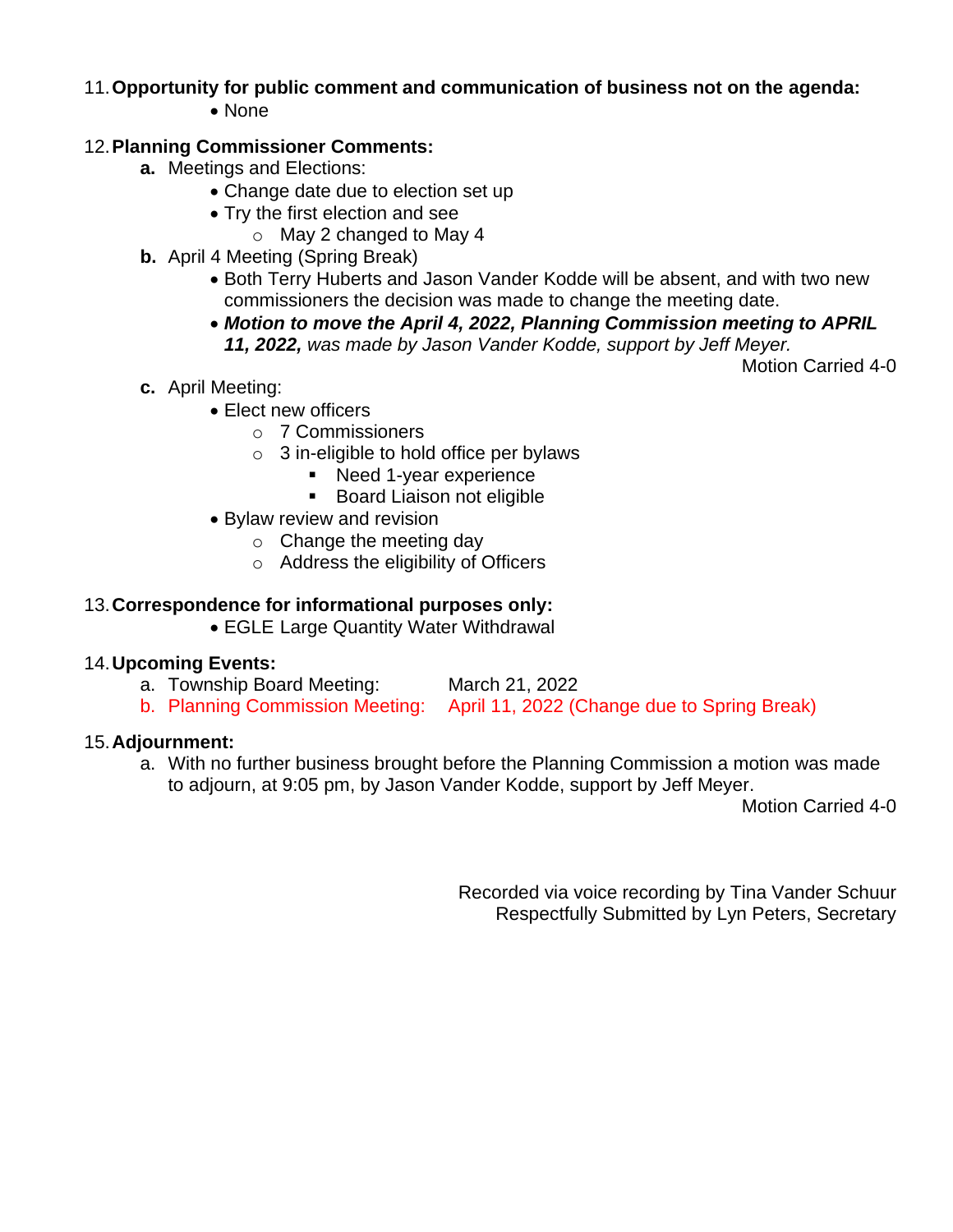# *6300 Bauer Road – Conditions of Approval*

#### **The following are conditions of approval as required by the Planning Commission prior to the mining of sand at 6300 Bauer Road:**

- Provide a \$12,000.00 surety bond
- Provide soil information report showing where the sand goes down to 16 feet.
- Switch the topsoil stockpile location with the truck turn-around location.
- Show an overflow pipe or swale to prevent high water problems with the neighbors.
- Provide how many total pieces of equipment will be onsite
- Change the reseed and stabilization plan to state 'May 15, 2023, or 6 months whichever is comes later'
- Item 22 Provide a written statement that the clay aquitard will not be disturbed.
- Item 23 All changes made to the plan must be approved and signed by the Zoning Administrator prior to excavation.
- Item 26 Change to say 'non-organic' fill
- Item 30 Change to state that the pond will be staked (the township does not have a preference as to who stakes the pond)
- Consider changing the underwater slope to 1 on 2 instead of 1 on 1.
- A \$.05 per cubic yard tipping fee may be required by the township board.
- Prior to issuance of any Township permits, the applicant shall have paid all application, permit, reimbursable escrow, and other fees related to the request.
- The applicant shall comply with any requirements from the Township Engineer, Township Fire Department, or other Township officials.
- The applicant shall comply with the stipulations of the Township Fire Department and any other applicable emergency personnel regarding emergency vehicle access.
- All other federal, state, and county rules and regulations, as well as those of Blendon Township, shall be applicable and enforceable. The applicant shall obtain and submit to the Township all applicable federal, state, county, or local permits prior to beginning mining activities.